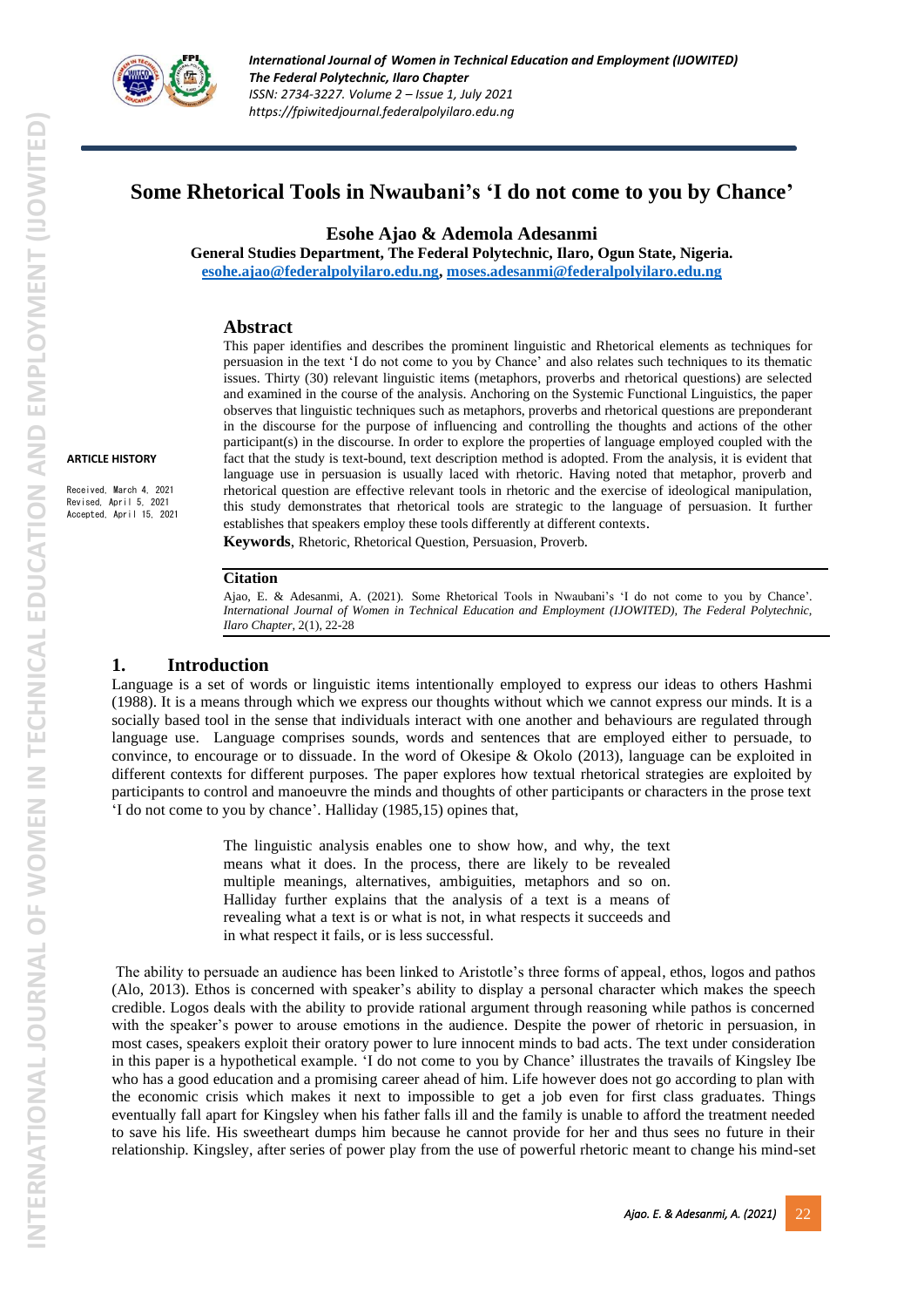

from his uncle, decides to join him in the 419 business. This serves as a milestone achievement for his uncle, Boniface, aka Cash Daddy who is keen about luring Kingsley into his illicit business. Thus, this situation sets the major conflict of this story. The major theme that pervades this fictional work is that of social challenges and their attendant influences. Other major thematic preoccupations of this text include poverty and the internet fraud. Ordinarily, Kingsley Ibe, a holder of a good university degree holds strongly the opinion that one should not engage in any shady deal that can tarnish one's name and integrity. His family economic challenges unavoidably presented his uncle the opportunity to manoeuvre him. The power play of language changed completely Kingsley's orientation about life. This paper therefore examines some of the linguistic strategies that are exploited especially by Cash Daddy in an attempt to lure and convince Kingsley into sharing his ideology of life

## **2. Review of Related Studies**

Wague (2004) posits that rhetoric is the study of how writers and speakers employ words and expressions to influence an audience. The basic intention behind the use of rhetoric is to influence certain ideologies and thoughts at certain points during a discourse. It has also been demonstrated that rhetoric performs designated function(s). Ukwuegbu (2002) asserts that a metaphor explores the indirect comparison of two items. Metaphors are means of understanding a target domain in terms of the source domain. The use of metaphor in speech illuminates a clear and convincing picture of situation being described.

Egblewogbe (1980), Webster (1982) and Mieder (1985) define proverbs as short philosophical sentences or phrases that contain general truths about life. This truth may be local or universal. According to Okpewho (2004,227), every proverb, like oral literature, must have started as a product of an artist's genius but came to be appropriated by a community because they contain some truth about life. Nwachukwu-Agbada (2002,50) opines that proverbs have the capacity of having more than one meaning. This he says is based on the contextual differences.

Akinbode (2009) describes a rhetorical question as a kind of interrogation by the speaker without necessarily expecting an answer from the audience. Speakers usually explore this linguistic strategy for the purpose of emphasising their contentious arguments.

Available related linguistic research works on rhetoric have revealed that different scholar's poetry has actually investigated the exploration of different rhetorical tools in an attempt to influence the thoughts. Yusuf (1997) examines the social conceptions about certain proverbs that concern women. He calls for a change in such wrong conceptions since the research has shown that they are not true. Our present study differs since we have a broad focus. Nwagbara (2010) investigates as a form of creation and rhetorical enterprise. From the basis of speech act theory, he posits that certain communicative act are performed through the artful and contrived metaphorical language. The present study is different since we do not intend to analyse any poem. In addition, our focus transcends just the aspect of a metaphor.

Alo (2013) examines the use of English modality as a rhetorical tool in Nigerian Political Manifestoes for the purpose of persuading the voting masses to their advantage. He observes that the deployment of such modal auxiliaries constitutes a strong factor in the appraisal of political actors while in office. This study, however, differs as we are not concerned about modality and political manifestoes. Babatunde and Aremu (2017) investigate the aspect of conceptual metaphor in obituary announcements in Nigerian Print Media. They reveal that obituary announcement in Nigerian English is often characterised by the mapping of death as destroyer, a terrible or injurious being, a passage and a thief. They conclude that in order to understand the conceptual metaphors in obituary announcements, one needs to first understand the socio-cultural, situational, and linguistic contexts in which they are used. This present study is different since we examine a novel and not obituary announcements. This study therefore aims at filling the gap by investigating, from the linguistic point of view, the deployment of rhetorical strategies for the basic reason of achieving persuasion.

## **2. Methodology**

Since the research is text-bound, Nwaubani's 'I do not come to you by Chance' was carefully and critically examined while taking note of the rhetorical features in the text. The instances of these features were identified and served as data for our analysis. Thirty (30) relevant linguistic items (metaphors, proverbs and rhetorical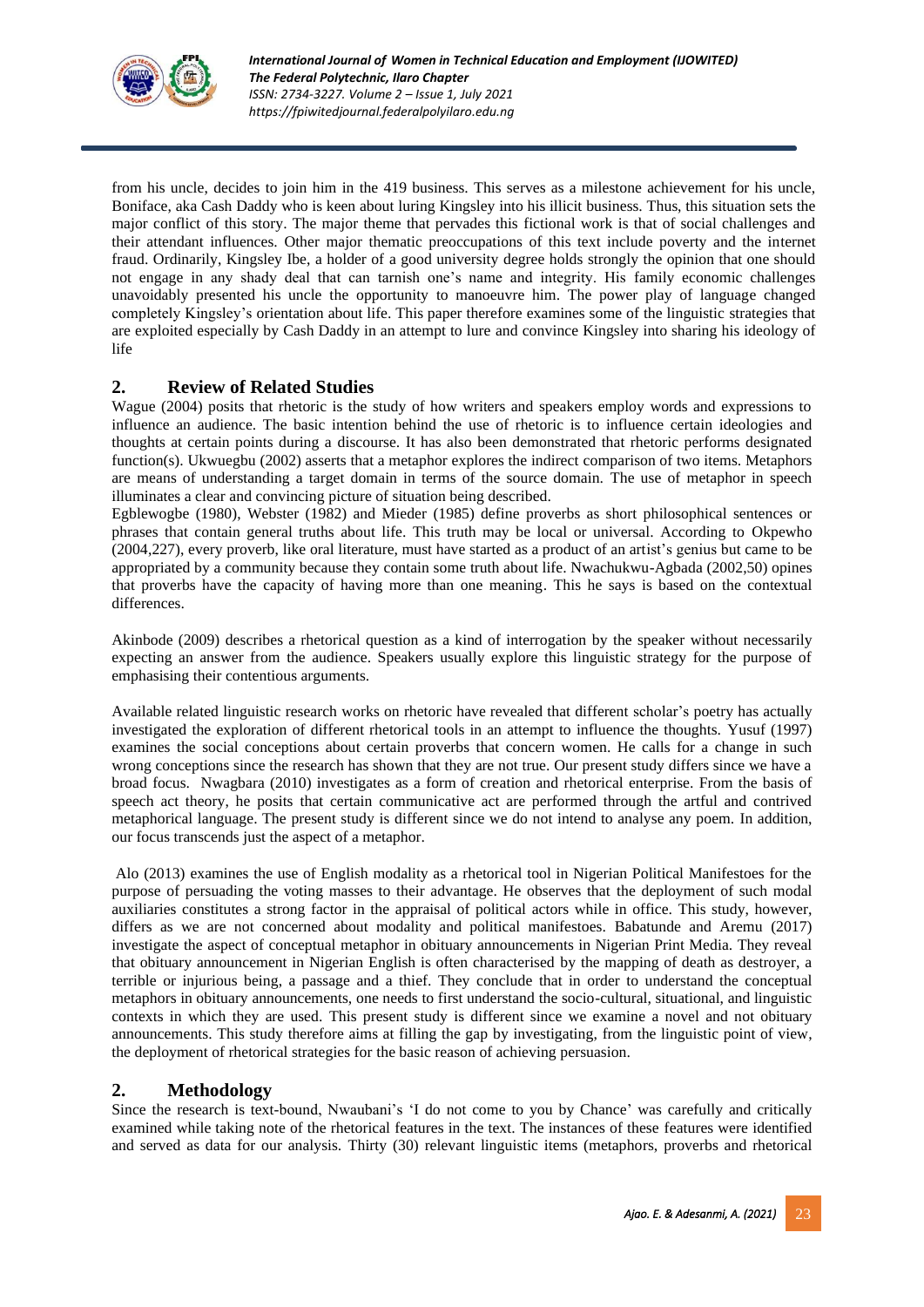

questions) were randomly identified and examined as samples for analysis. The samples were carefully investigated and described in relation to the major thematic issues in the text.

#### *Theoretical Perspectives*

The sample texts used in our analysis in this study represent linguistic devices used mainly for the purpose of persuasion. To this end, the Systemic Functional Linguistics is relevant to this study.

### *Systemic Functional Linguistics (SFL)*

Malinoswski, Firth and Whorf greatly influenced the view of M.A.K. Halliday in the origination of the Systemic Functional Linguistics Theory (SFL), Byram (2000). The theory is viewed as a theoretical explanation of how language operates in systems, M. A. K. Halliday (1985). Lock (1996) is of the opinion that SFL is a system of communication which sees language as a whole system that seeks to analyse how language users express meaning. Bloor and Bloor (2004) opine that utterances are used to perform different communicative functions based on their contexts. The study adopts systemic functional ethnographic descriptive perspective so as to relate some of the identified linguistic structures of the text under study to their communicative functions. The notion of language as a code and language as a behaviour are brought together by using each to explain the other, and by interpreting language in relation to its place in people's lives, Halliday (1984). In this, a systemic description attempts to interpret simultaneously both the code and the bevaviour.

Functions of language that fulfil the range of human needs are categorised under the umbrella of three 'metafunctions', ideational, interpersonal and textual metafunctions. The ideational function relates to the ability to construe human experiences, naming entities and building up categories and taxonomies. The interpersonal metafunction allows people to enact personal and social relationships with each other while the textual metafunction reinforces the enabling of text construction in other to facilitate the other two metafunctions. Hence, both the ideational and textual metafunctions of language are relevant to this study.

#### *The Concept of Rhetorical Strategy*

A rhetorical analysis is an essay that breaks a work of fiction or non-fiction into parts and then explains how the parts work together to create certain effects -whether to persuade, entertain or inform. A rhetorical analysis can be conducted on visual argument such as cartoon or advertisement, or an oral performance such as a speech. Rhetorical strategies have been the focal point of attention in linguistic research over the years, both in Nigeria and beyond. In fact, scholars have investigated the use of different rhetorical devices in communication

## **4. Data Analysis and Discussions**

#### **Data Analysis**

#### *The use of Metaphorical expressions*

Oni and Oni-Buraimoh (2017) are of the opinion that there are two views on the notion of metaphor, the classical and contemporary view. The classical theorist views metaphor as a matter of language where metaphorical expressions abounds in different literary works. Hence, they are not common in everyday language. Contrary to this opinion, the contemporary theorists within the cognitive linguistics provides that metaphoric expressions exist in thought and therefore metaphor abound in everyday language. Speakers use this strategy for the purpose of driving home their points in most cases. The text under study is no exception as some of the instances of the use of metaphor are identified and discussed in the subsequent paragraphs.

- i. They returned armed with Masters Degrees.
- ii. To my parents, education was everything …the ticket to eternal life.
- iii. Charity had a good head on her shoulders.
- iv. The Igbos are the niggers of Nigeria…
- v. … long-leg was about to work in my favour.
- vi. …money-miss-road people,…
- vii. …and gave him another United Nations hug.
- viii. These white people were harmless.
- ix. Cash daddy had enough clout to keep the police eyes closed and …
- x. It's time for you to fly out of the nest.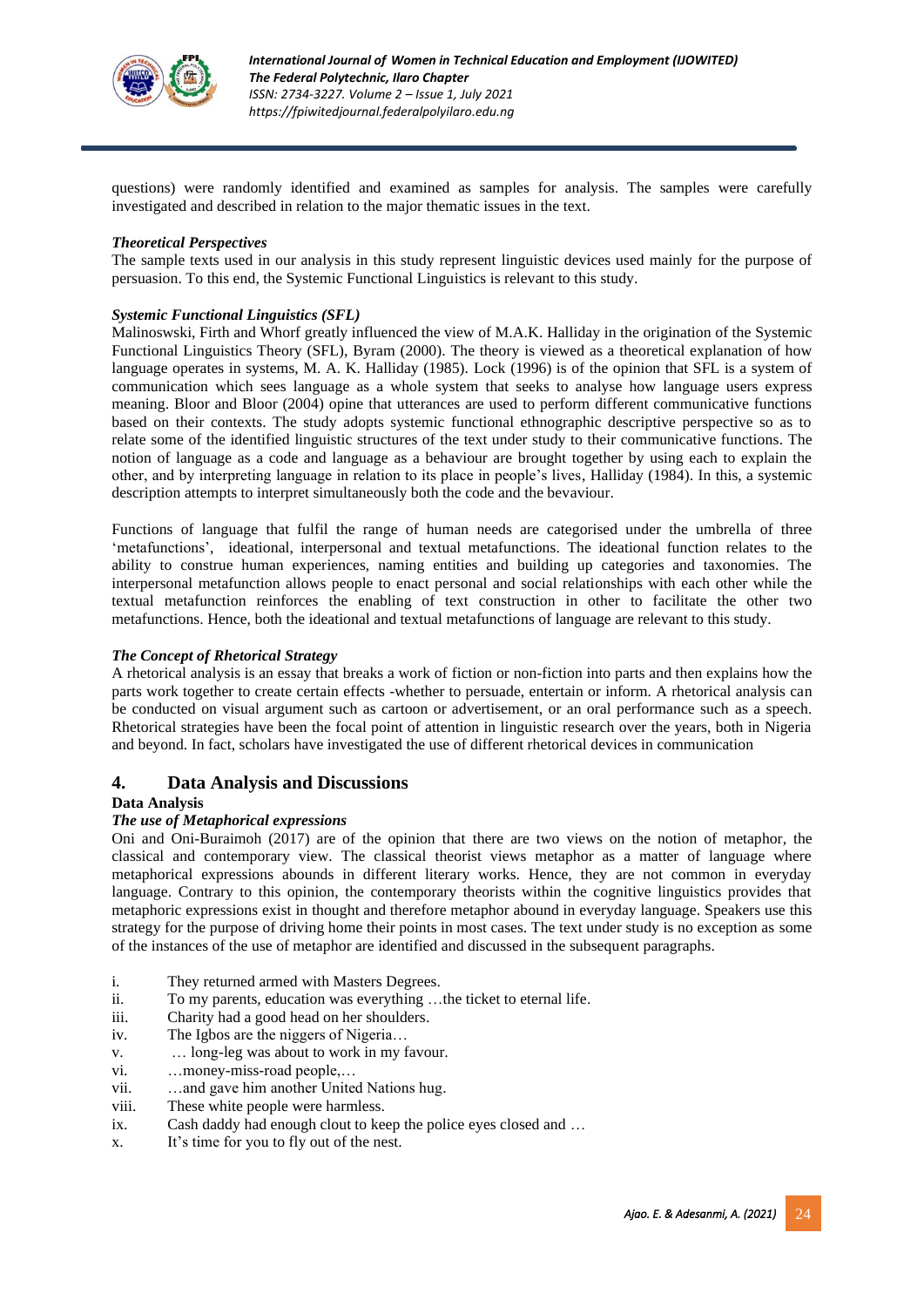

Text i - They returned armed with Masters Degrees- demonstrates the use of metaphor to explain the condition of Kingsley's parents as at the time they arrived from abroad. The writer explores the metaphorical expression to capture Mr and Mrs Ibe's level of educational which contradicts their present economic condition. In the text ii- To my parents, education was everything …the ticket to eternal life- education is metaphorically seen as a guarantee that one cannot be poor in life, the recipe for wealth. Though this metaphorical expression sounds ironical with the poor state of things in the life of Mr and Mrs Paulinus Ibe who are both educated to the University level. However, the expression strongly explains the kind of premium that Kingsley's parents pay on education. To them, 'any of their children who decides to be useless and not go to university has his own self to blame for whatever their life turns out to be'. To this end, each of their children is persuaded to take education as a life-time achievement. Text iii- Charity had a good head on her shoulders- simply implies that Charity is not only brilliant but very clever and has the ability to take care of herself at tempting periods in life.

Kingsley makes this statement to console himself and allay the fear that Charity, his younger sister could be led into going astray by boys. He is of the opinion that Charity can always apply wisdom to avert taking wrong decisions while under tempting situations. In text iv, the term 'niggers' is deliberately used to address the black people in America that were (are) second class human beings. Hence, the term is used metaphorically to appeal to the sense of pity of the addressee who ignorantly is being cajoled to believe in the 'sincerity' of the speaker and in the subject of discourse. The metaphorical expression in v implies using connection to get favour or undue support one can get. In essence, Kingsley relies on the assumption that Cash Daddy's connection would definitely help him secure a decent and lucrative job. Text vi is metaphorically relavant since it refers to the rich ones that people believe do not worth it. Aunty Dimma's intention here is to persuade Kingsley's mother to seek financial assistance from Cash Daddy not minding the source his wealth. To Dimma, no matter how bad someone may be, such will definitely be useful in one way or another. Though Cash Daddy's source of wealth may not be clean, his assistance at a time like this cannot be ignored.

In the case of text vii, Kingsley refers to the expression -United Nation hug- as a form of encouragement and persuasive tendency towards the unsuspecting Mr Hooverson who is about to be duped. Kingsley believe that a white man that is swindled can fight back by harming the swindler. In a form of assurance, Cash Daddy debunked this belief in a metaphorical way that 'white people are harmless' in text viii. However, Kingsley, eventually caves in. The metaphorical meaning of the statement in text ix is that the police will pretend as if they are not aware of the fraudulent activities of Cash Daddy. It's a statement meant to persuade and also assure Kingsley of police's protection in the illicit business. It further exposes the view that the police is also culpable in the commission of most of the crimes. That usually, they are collaborators Text x, implies that Kingsley should be ready to travel out of the country on 419 business trip. On one hand, such a move is meant to give Kingsley the feelings that he has actually arrived as an international person. On the other hand, it is also meant to encourage him to stay glued to the '419' business.

One of the major thematic preoccupations in the text under study is the internet fraud. By and large, metaphor has been vehemently deployed in the text with the aim of affecting the mind-set of the concerned audience. Kingsley is eventually lured into the illicit internet fraud business with Cash Daddy having fallen victim of the power of his rhetoric. Consequently, the importance of the knowledge of metaphorical expressions to achieve varied purposes in our language use is brought to the fore at this juncture. Metaphorical expressions have therefore contributed to the promotion of the internet fraud business of Cash Daddy eventually wins Kingsley Ibe's attention to his side.

## *The use of Proverb/Idiom*

Proverbs have been described as special expressions borne out of cultural experience. They usually encapsulate lengthy explanation to a succinct one. Proverbs are expected to be studied and leant for proper interpretation. As a rhetorical strategy, writers and speakers exploit this to woo their audience into believing them.

- i. Wisdom is better than gold.
- ii. Any child who claims that he knows as many proverbs his father should be prepared to pay as much tax as his father does.
- iii. A fart becomes a stench only when there are people around.
- iv. When one sees a dog playing with somebody it's familiar with, it looks as if the dog cannot bite.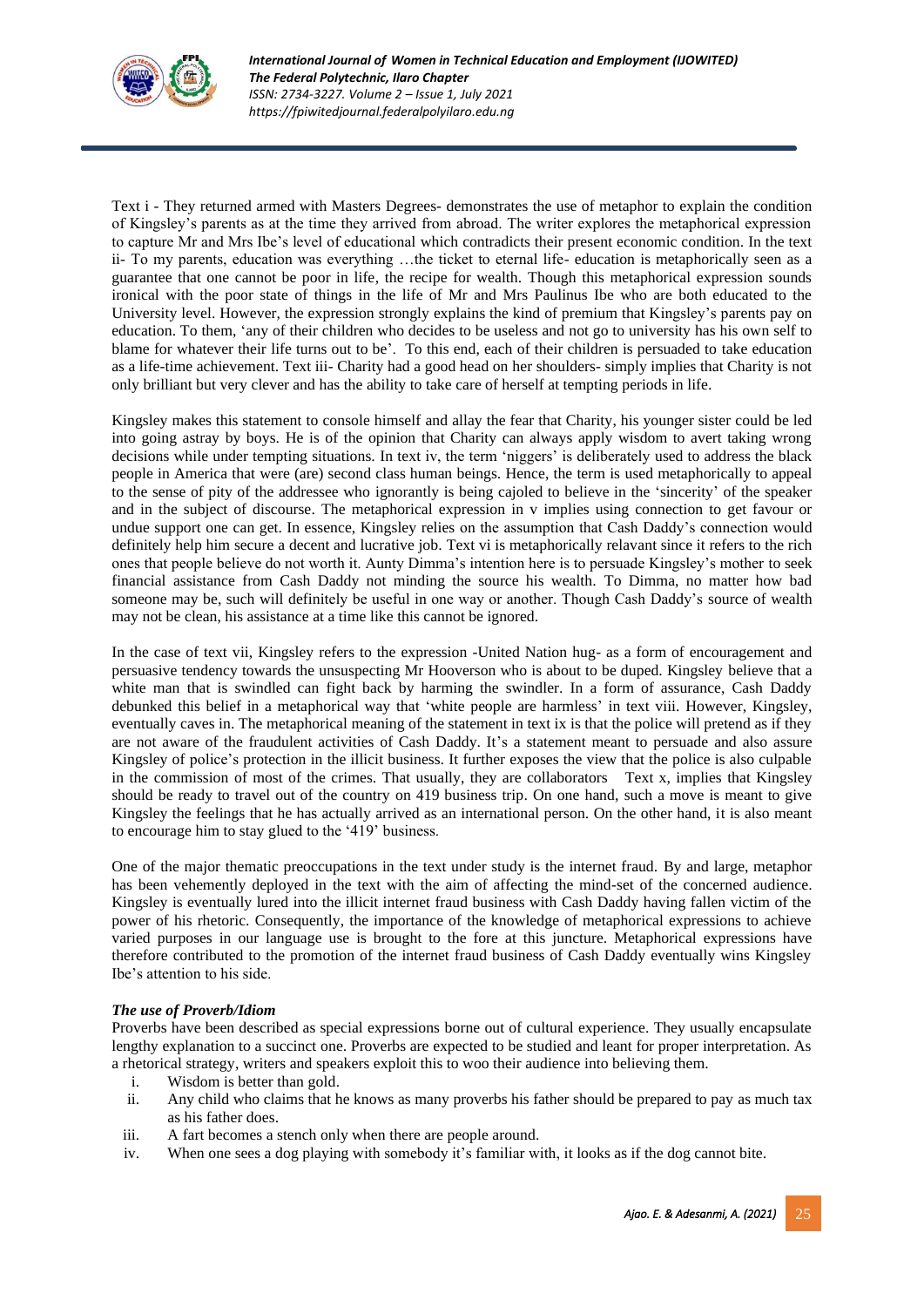

- v. It is only the fly that doesn't have advisers that ends up in the coffin with the corpse.
- vi. When the eye weeps, the nose also weeps.
- vii. One does not refuse the food being offered without first opening the pot.
- viii. Mind you, no one gets a mouthful of food by picking in between another person's teeth.
- ix. Don't be like grass cutter who likes eating nuts but doesn't like climbing palm trees.
- x. Whatever the python gives birth to must eventually be long.

#### **Discussions**

The simple message of encouragement in the immediate text i above- Wisdom is better than gold - is to seek for wisdom as against ignorance and laziness. It is expected to ginger one to action as intended by Kingsley's father, Mr Paulinus Ibe. He opines that the success of every human endeavour is a factor of the extent of wisdom one can deploy. Therefore, wisdom is a necessary virtue that must be sought first. Text ii - any child who claims that he knows as many proverbs his father should be prepared to pay as much tax as his father doesis a typical proverb meant to warn any ignorant person toiling with fire. Cash Daddy compares himself with fire thereby uses this proverb as a sign of warning to anyone contesting a woman with him. That such an individual should be prepared for a big big contest. Text iii - A fart becomes a stench only when there are people aroundproverbially illuminates the condition of whoever is in the public eye. It emphasizes the notion of being modest especially in the public places. Cash Daddy tries to initiate Kingsley into the modest king of a behavior that suits their caliber, i.e. the rich and affluent ones in the society.

The proverb in iv- demonstrates the level of connivance and collaboration of the security operators in the perpetration of crime in our society as reflected in the text. Cash Daddy always pays homage to police to secure their protection in his fraudulent business. In v, the proverb implies that the police is always in support of Cash Daddy's swindling activities. Text vi is a deliberate use of proverb by Cash Daddy to prepare Kingsley's mind to see each other as confidants. This is basically giving Kingsley the assurance that he will not be lonely or left in the lurch in the so-called internet fraud business. That Cash daddy is always there for him in time of need as a reliable 'partner in businesses. In a related manner, excerpt vii is a proverb of persuasion in the sense that it is employed strategically to lure Kingsley into putting up a trial at the fraud business. Since Kingsley seems to be adamant and not disposed to engaging in internet fraud business, Cash Daddy believes strongly that only through serious persuasive language can Kingsley change his mind. In the same vein, the proverbs in the texts viii – x are tailored by Cash Daddy towards making Kingsley to stay glued to the illicit internet fraud business.

To this end, proverb, as Mowarin (2013) explains, is 'the palm oil with which words are explained. It has been judiciously explored in the text 'I do not come to you by Chance' to drive home the theme of *internet fraud* as exemplified in the mentioned text. In essence, proverbs not only illuminate but also facilitate better understanding of expressions.

### **The Use of Rhetorical Questions**

Taiwo (2005) is of the opinion that interrogative forms are usually employed in discourse to make point clearer. In short, it is a strategic expression as it moves and gingers the audience to act in a special way. The text under consideration in this study is no exception as the use of rhetorical question abound.

- i. Is honesty an achievement?
- ii. So what has your father achieved?
- iii. How much money is he leaving for you when he dies?
- iv. And all the things they stole from Africa, have they paid us back?
- v. Would he shoot himself afterwards or live to tell the story?
- vi. What would my mother say when she saw it?
- vii. …about what could happen if he is caught?
- viii. Kings, what do you mean by thanking me?
- ix. And guess what?
- x. Is there any law that says she must shave?

The rhetorical question in (i) above is a deliberate attack on Kingsley Ibe who confidently boosts of his preparedness to remain honest as nothing is comparable even though life is unpalatable for him and his family members. A question like this poses serious psychological torture to the mind of the addressee who may end up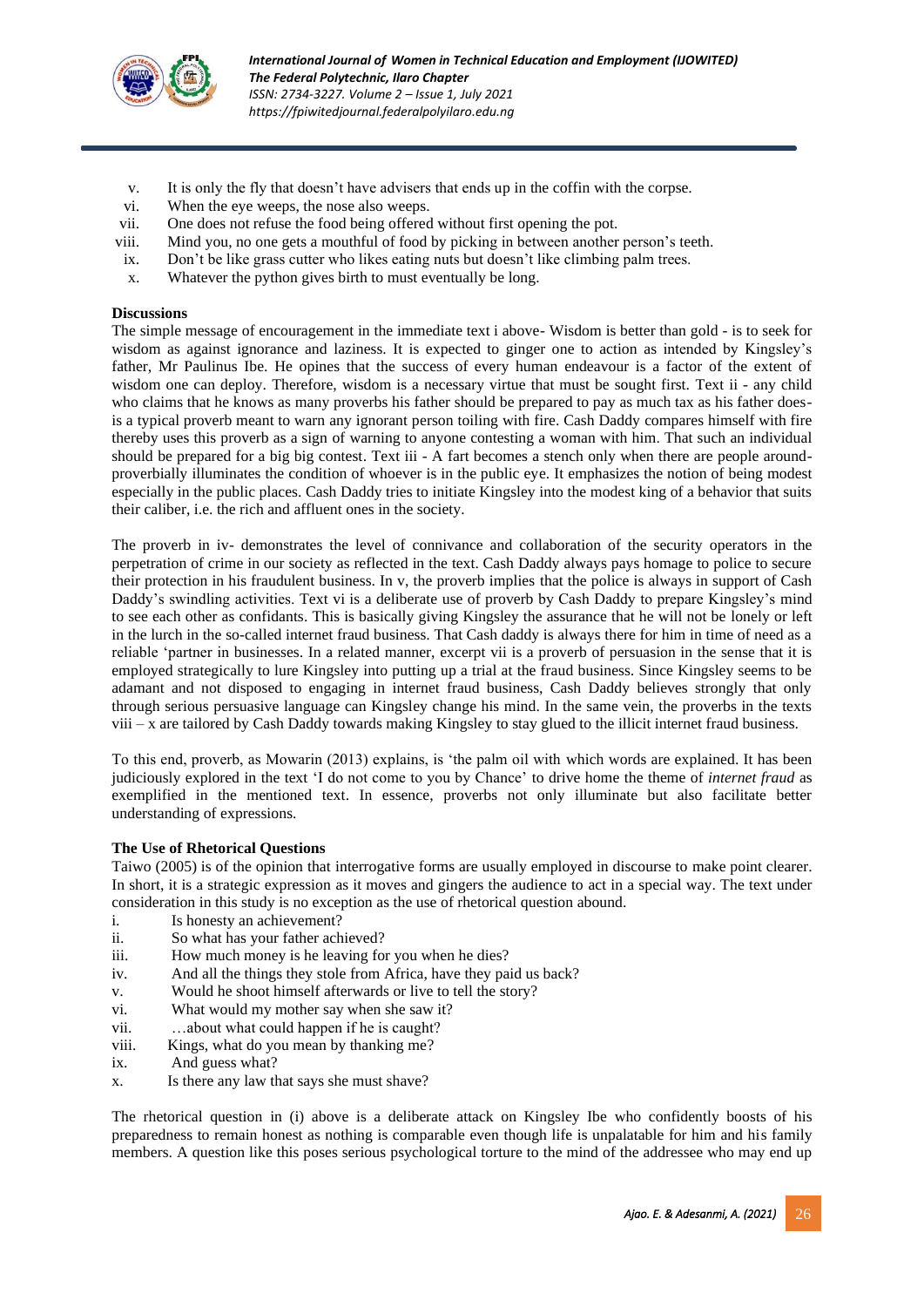

in a dilemma. In (ii), Kingsley Ibe is asked to ruminate over the poor life his father lived and also get ready to take up the internet fraud business as a means of securing his own better future. The remaining texts  $iii - x$  have also been used by the writer for the purpose of persuading Kingsley to be committed and see the said business as a means of living a better life. In essence, rhetorical question is one of the effective language devices that are explored in the business of rhetoric.

In a nutshell, rhetorical question as a strategy has been exploited by the writer in order to emphasize *poverty* as one of the major thematic preoccupations of the text. It brings to the fore that poverty can actually lead one jettison one's principle as reflected in Kingsley Ibe. He becomes an easy prey to the powerful rhetorical questions that act on his psyche due to his poor economic condition.

## **6. Conclusion**

This work has investigated how rhetorical strategies are deployed by the writer in the text in order to gain control of the mind-set of the reader. The paper, by undertaking rhetorical analysis of the text under study, we have not only been able to expand the discourse around the linguistic phenomenon of discourse strategies but has also shown that rhetorical strategies like metaphor, proverb and rhetorical question are effective tools in the use of language especially for persuasion. In essence, the paper has demonstrated its consonance with previous related studies such as Fairclough (1989), Edwards (2006) and Alo (2013) that speakers deploy strong rhetorical strategies to gain unfettered access to the mind of their audience.

## **Reference**

- Ajiboye, E. (2013). Ideological Discourse Analysis of the Functions of Feedback Comments on Reports of Socio-Political Crises in Nigeria. *Covenant Journal of Language Studies*, 1(2),128-147
- Alo, M.A. (2013). English Modality as a Rhetorical Tool in Nigerian Political Manifestos. In Ogunsiji, et al (eds.). *Language, Literature and Discourse, A Festschrift in honour of professor A. 'Lekan Oyeleye*. Ibadan, Stirling-Horden.
- Austin, J. L. (1975). *How to do things with words* (Vol. 88). Oxford university press
- Babatunde, S.T. and Aremu, M.A. (2017). Analysis of Conceptual Metaphors in obituary Announcements in Nigerian Print Media. In *Journal of the English Scholars Association of Nigeria* (JESAN). 19(1), 77- 94.
- Chilton, P. (2004). *Analysing Political Discourse, Theory and Practice.* London and NewYork, Routledge.
- Edwards, J. (2006). The power of language, the language of Power. In Pittz, M.; Fishman, J. and Aertselaer, J.(eds). *Along the Routes to Power, Exploration of Empowerment Through Language* (Pp 13-34) Berlin, Mouton de Gruyter.
- Fowler, R. (1991). *Language in the News*. London, Routledge.
- Fowler, R. (1986). *Linguistic Criticism*. Oxford, Oxford University Press.
- Halliday, M.A.K. (1994). *An Introduction to Functional Grammar*. London and New York, Edward Arnold.
- Hicks, W. (1973). *Words and Pictures*. New York, Arno press.
- Nwachukwu-Agbada, J. O. J. (2002). *The Igbo Proverb, A Study of Its Context, Performance and Functions*. John Jacob's Classic Pub. Limited.
- Okesipe, K. and Okolo, M.S.C. (2013). Essentials of communication in English for Nigerian Universities. Ibadan, Rebuttal